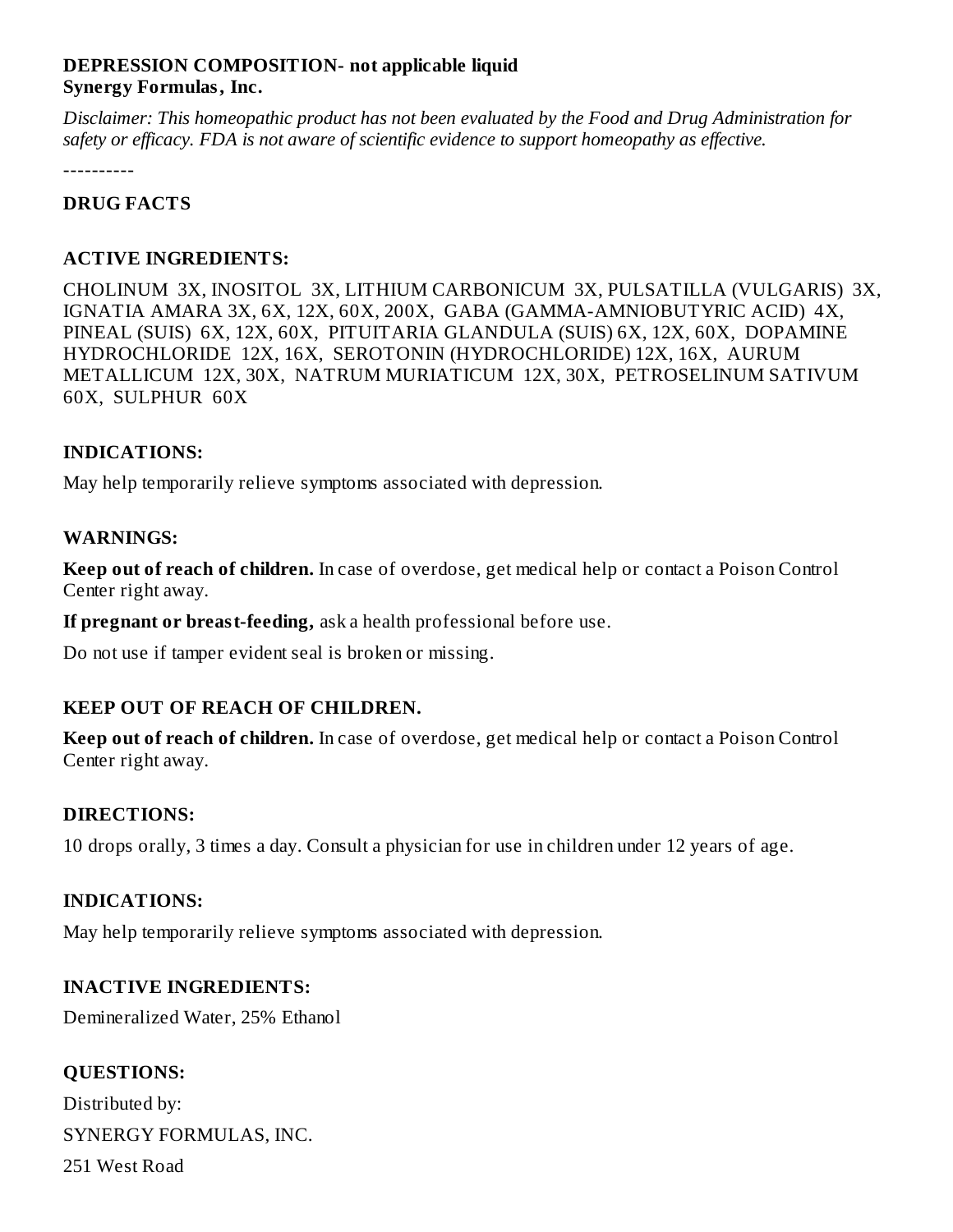## **PACKAGE LABEL DISPLAY:**

*Synergy Formulas*

#### **DEPRESSION COMPOSITION**

HOMEOPATHIC

2 FL OZ (60 ml)

**DIRECTIONS:** 10 drops orally, 3 times a day. Consult a physician for use in children under 12 years of age.

#### **WARNINGS:**

Keep out of reach of children. In case of overdose, get medical<br>help or contact a Poison Control Center right away. If pregnant<br>or breast-feeding, ask a health professional before use. Do not<br>use if tamper evident seal is broken or missing.

LOT: XXXXXX

**Distributed by: SYNERGY FORMULAS, INC.** 251 West Road Campobello, SC 29322



**DEPRESSION COMPOSITION HOMEOPATHIC** 

**INACTIVE INGREDIENTS:** 

**Demineralized Water.** 25% Ethanol 2 FL OZ (60 ml)

**ACTIVE INGREDIENTS:** Cholinum 3X, Inositol 3X, Lithium Carbonicum 3X, Pulsatilla 3X, Ignatia Amara 3X, 6X, 12X, 60X, 200X. GABA 4X, Pineal 6X, 12X, 60X, Pituitaria Glandula 6X, 12X, 60X, Dopamine Hydrochloride 12X. 16X. Serotonin 12X, 16X, Aurum Metallicum 12X, 30X, Natrum Muriaticum 12X, 30X, Petroselinum Sativum 60X. Sulphur 60X.

**INDICATIONS:** May help temporarily relieve symptoms associated with depression.

| <b>DEPRESSION COMPOSITION</b>                                                                                                                 |                |                                      |                                  |                         |          |
|-----------------------------------------------------------------------------------------------------------------------------------------------|----------------|--------------------------------------|----------------------------------|-------------------------|----------|
| not applicable liquid                                                                                                                         |                |                                      |                                  |                         |          |
|                                                                                                                                               |                |                                      |                                  |                         |          |
| <b>Product Information</b>                                                                                                                    |                |                                      |                                  |                         |          |
| Product Type                                                                                                                                  | HUMAN OTC DRUG | NDC:43772-0043<br>Item Code (Source) |                                  |                         |          |
| <b>Route of Administration</b>                                                                                                                | ORAL           |                                      |                                  |                         |          |
|                                                                                                                                               |                |                                      |                                  |                         |          |
|                                                                                                                                               |                |                                      |                                  |                         |          |
| <b>Active Ingredient/Active Moiety</b>                                                                                                        |                |                                      |                                  |                         |          |
| <b>Ingredient Name</b>                                                                                                                        |                |                                      | <b>Basis of Strength</b>         |                         | Strength |
| CHOLINE HYDRO XIDE (UNII: 7THJ3EG9 SY) (CHOLINE - UNII:N9 1BDP6 H0 X)<br>CHOLINE HYDROXIDE                                                    |                |                                      | $3$ [hp_X]<br>in $1 mL$          |                         |          |
| <b>INO SITOL</b> (UNII: 4L6452S749) (INO SITOL - UNII:4L6452S749)<br><b>INOSITOL</b>                                                          |                |                                      |                                  | $3$ [hp_X]<br>in $1 mL$ |          |
| LITHIUM CARBONATE (UNII: 2BMD2GNA4V) (LITHIUM CATION - UNII:8 H8 Z5UER66)<br><b>LITHIUM CARBONATE</b>                                         |                |                                      |                                  | $3$ [hp_X]<br>in $1 mL$ |          |
| PULSATILLA VULGARIS (UNII: 176 KB35JEV) (PULSATILLA VULGARIS -<br>PULSATILLA VULGARIS<br>UNII:I76 KB35JEV)                                    |                |                                      | $3$ [hp_X]<br>in $1 mL$          |                         |          |
| STRYCHNOS IGNATII SEED (UNII: 1NM3M2487K) (STRYCHNOS IGNATII SEED -<br>STRYCHNOS IGNATII<br>UNII:1NM3M2487K)<br><b>SEED</b>                   |                |                                      | $3$ [hp_X]<br>in $1 \text{ m}$ . |                         |          |
| .GAMMA.-AMINO BUTYRIC ACID (UNII: 2ACZ6IPC6I) (.GAMMA.-AMINO BUTYRIC ACID<br>$GAMMA$ .<br>- UNII: $2ACZ6$ IPC6 I)<br><b>AMINOBUTYRIC ACID</b> |                |                                      | $4$ [hp $X$ ]<br>in $1 mL$       |                         |          |
|                                                                                                                                               |                |                                      |                                  |                         |          |